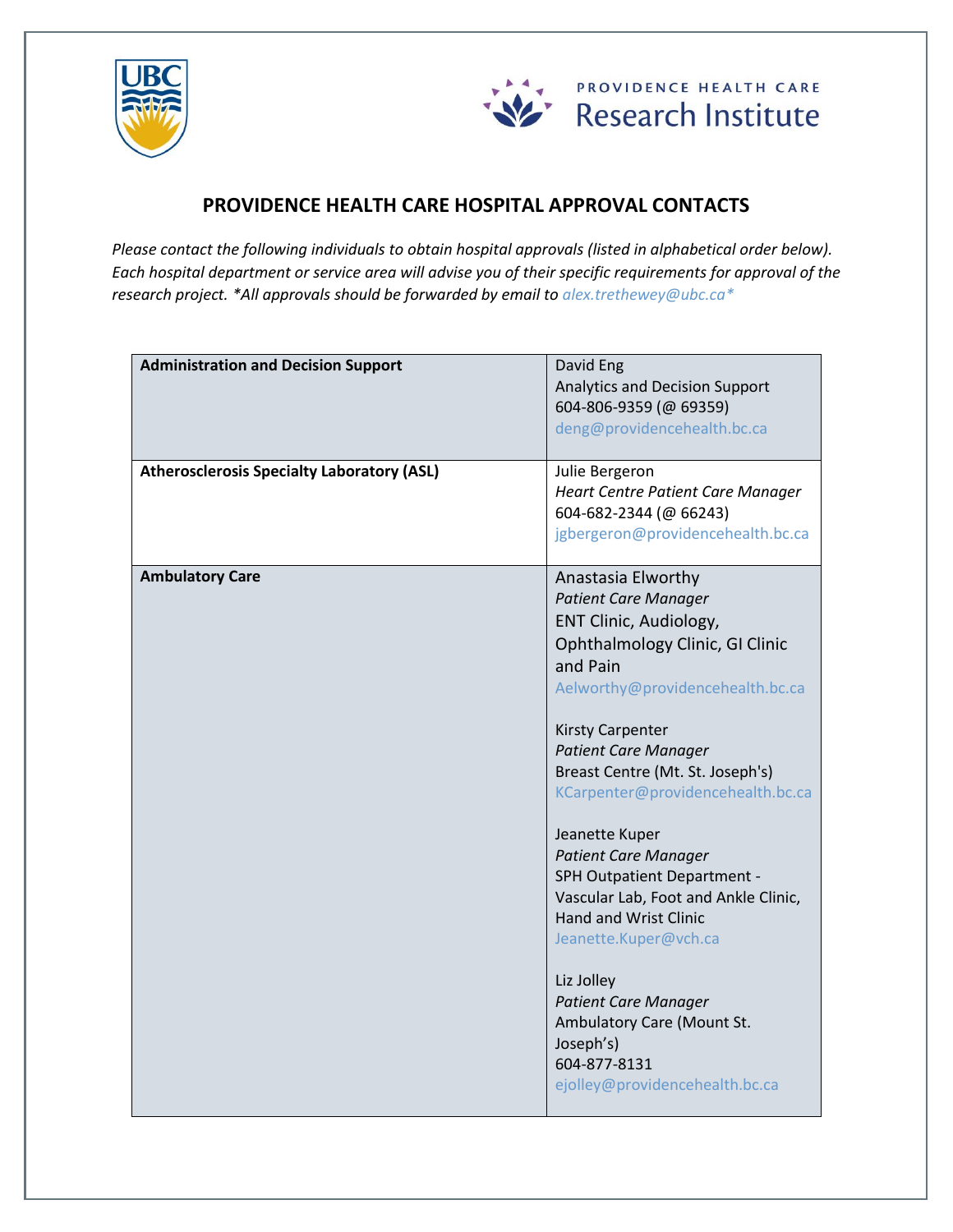



| <b>Communications - Display of Posters, Study</b>                     | <b>Justin Karasick</b>                                                           |
|-----------------------------------------------------------------------|----------------------------------------------------------------------------------|
| <b>Recruitment Advertisements</b>                                     | Director, Communications and Public                                              |
|                                                                       | <b>Affairs</b>                                                                   |
|                                                                       | 604-806-8460                                                                     |
|                                                                       | jkarasick@providencehealth.bc.ca                                                 |
|                                                                       |                                                                                  |
| <b>Elder Care and Palliative Services:</b>                            | Jo-Ann Tait                                                                      |
| Residential Care (Youville, Holy Family, Langara, MSJ                 | Program Director Elder Care and                                                  |
| 2ECU and Brock Fahrni), Assisted Living (Honoria                      | <b>Palliative Services</b>                                                       |
| Conway), Palliative Care SPH 10D, Saint John's Hospice,               | 604-806-9539 (@69539)                                                            |
| Palliative Outreach and Consult Team, Geriatric Medicine              | jtait@providencehealth.bc.ca                                                     |
| (4E at MSJ and GCOT at SPH), Geriatric Ambulatory Care                |                                                                                  |
| Clinics at SPH and MSJ, Geriatric Psychiatry Outreach                 |                                                                                  |
| Team, Rehabilitation (Holy Family)                                    |                                                                                  |
| <b>Emergency Department</b>                                           | Pat Munro                                                                        |
|                                                                       | <b>Operational Leader</b>                                                        |
|                                                                       | 604-806-8514                                                                     |
|                                                                       | pmmunro@providencehealth.bc.ca                                                   |
|                                                                       |                                                                                  |
| <b>Heart Centre Units and Clinics</b>                                 | <b>Bonnie Kong</b>                                                               |
| Cardiac Intensive Care Unit (formerly Coronary Care                   | bkong@providencehealth.bc.ca                                                     |
| Unit)<br><b>Cardiac Obstetrics Clinic</b>                             |                                                                                  |
|                                                                       | <b>Please complete the Summary of</b><br><b>Proposed Research for Operations</b> |
| Cardiac Surgery Intensive Care Unit<br>Cardiology Telemetry Unit (5A) | <b>Leaders and forward to Bonnie</b>                                             |
| Cardiac Surgery Telemetry Unit (5B)                                   | Kong, Heart Centre Administrative                                                |
| <b>Cardiac Short Stay Unit</b>                                        | Assistant.                                                                       |
| <b>Cardiac Catheterization Laboratories</b>                           |                                                                                  |
| <b>ECG</b>                                                            | Document can be found on PHCRI                                                   |
| Echocardiography Laboratory                                           | website under Institutional                                                      |
| Electrophysiology Laboratory                                          | <b>Approvals.</b>                                                                |
| <b>Heart Transplant Clinics</b>                                       |                                                                                  |
| <b>Heart Function Clinic</b>                                          |                                                                                  |
| Heritable Aortopathies Clinic                                         |                                                                                  |
| Hypertrophic Cardiomyopathy Clinic                                    |                                                                                  |
| Inherited Arrhythmia Clinic                                           |                                                                                  |
| Pacific Adult Congenital Heart Clinic (PACH)                          |                                                                                  |
| Pacemaker and Device Clinic                                           |                                                                                  |
| <b>TAVI Clinic</b>                                                    |                                                                                  |
| <b>Atrial Fibrillation Clinic</b>                                     |                                                                                  |
| Healthy Heart Program (includes Cardiac Rehab and                     |                                                                                  |
| <b>Cardiac Prevention)</b>                                            |                                                                                  |
|                                                                       |                                                                                  |
| Health Information Management (HIM, formerly known                    | Romlet Don Sarimento                                                             |
| as Health Records                                                     | Manager - Records Management                                                     |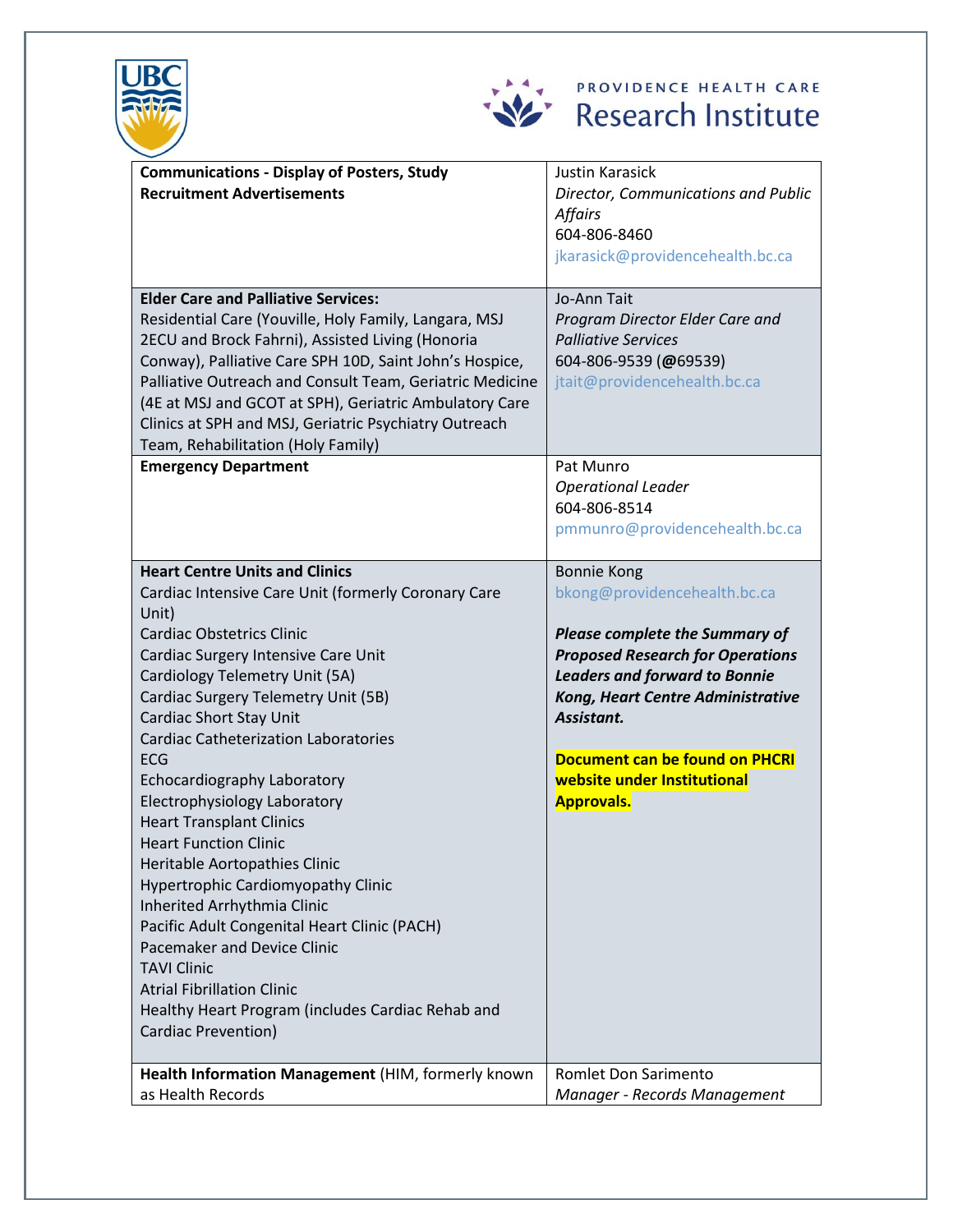



|                                                                                                                                                                                                                                                                                                                                                                                                                                                                                                                                                                                                                                                                                             | <b>Health Information Management -</b>                                    |
|---------------------------------------------------------------------------------------------------------------------------------------------------------------------------------------------------------------------------------------------------------------------------------------------------------------------------------------------------------------------------------------------------------------------------------------------------------------------------------------------------------------------------------------------------------------------------------------------------------------------------------------------------------------------------------------------|---------------------------------------------------------------------------|
|                                                                                                                                                                                                                                                                                                                                                                                                                                                                                                                                                                                                                                                                                             | SPH, HFH & MSJ                                                            |
| NOTE: HIM is responsible for the storage and<br>maintenance of discharged patient's charts. PHC<br>Institutional Approval and Ethics Approval is required<br>before HIM can provide access to patient charts for<br>research study purposes. A 'Request for Retrieval/Access<br>to View Patient Health Records Form' will need to be<br>completed and will be issued by HIM. If the research<br>study involves patient charts discharged after April 1,<br>2006 (for all care levels except Residential Care), PHC<br>PCIS access is required as these patient charts are only<br>viewable electronically.<br>(Forms can be found on PHCRI website under<br><b>Institutional Approvals)</b> | T: 604.806.9288<br>Fax: 604.806.8343<br>rsarmiento@providencehealth.bc.ca |
| Clinic charts can either be stored on the unit or within<br>HIM. Researchers are directed to approach the Clinical<br>Operations Leader first to obtain approval before PHC<br>Institutional Approval and Ethics Approval can be<br>released.                                                                                                                                                                                                                                                                                                                                                                                                                                               |                                                                           |
| <b>ICU - Intensive Care Unit</b>                                                                                                                                                                                                                                                                                                                                                                                                                                                                                                                                                                                                                                                            | Dr. Peter Dodek                                                           |
| <b>ICU Database</b>                                                                                                                                                                                                                                                                                                                                                                                                                                                                                                                                                                                                                                                                         | 604-806-9023 @69023<br>pedodek@interchange.ubc.ca                         |
| <b>ICU - Intensive Care Unit</b>                                                                                                                                                                                                                                                                                                                                                                                                                                                                                                                                                                                                                                                            | Dr. Demetrios Sirounis                                                    |
| Research involving patients and/or staff                                                                                                                                                                                                                                                                                                                                                                                                                                                                                                                                                                                                                                                    | <b>Medical Director ICU</b>                                               |
|                                                                                                                                                                                                                                                                                                                                                                                                                                                                                                                                                                                                                                                                                             | 604-806-9405 @69405                                                       |
|                                                                                                                                                                                                                                                                                                                                                                                                                                                                                                                                                                                                                                                                                             | dsirounis@providencehealth.bc.ca                                          |
| <b>Immunodeficiency Clinic (IDC)</b>                                                                                                                                                                                                                                                                                                                                                                                                                                                                                                                                                                                                                                                        | Dr. Sarah Stone                                                           |
|                                                                                                                                                                                                                                                                                                                                                                                                                                                                                                                                                                                                                                                                                             | <b>Medical Director; IDC</b>                                              |
|                                                                                                                                                                                                                                                                                                                                                                                                                                                                                                                                                                                                                                                                                             | 604-806-8060                                                              |
|                                                                                                                                                                                                                                                                                                                                                                                                                                                                                                                                                                                                                                                                                             | sarah.stone@vch.ca                                                        |
| <b>Interpreter/Translation Requests</b>                                                                                                                                                                                                                                                                                                                                                                                                                                                                                                                                                                                                                                                     | <b>Diversity Services - Providence</b>                                    |
|                                                                                                                                                                                                                                                                                                                                                                                                                                                                                                                                                                                                                                                                                             | <b>Health Care</b>                                                        |
|                                                                                                                                                                                                                                                                                                                                                                                                                                                                                                                                                                                                                                                                                             | Interpreter Form Research 2009                                            |
| Laboratory (Blood/Urine collection and processing)                                                                                                                                                                                                                                                                                                                                                                                                                                                                                                                                                                                                                                          | Azarm Akhavien                                                            |
|                                                                                                                                                                                                                                                                                                                                                                                                                                                                                                                                                                                                                                                                                             | <b>Research Lab Coordinator</b>                                           |
|                                                                                                                                                                                                                                                                                                                                                                                                                                                                                                                                                                                                                                                                                             | 604-682-2344 (@ 63665)                                                    |
|                                                                                                                                                                                                                                                                                                                                                                                                                                                                                                                                                                                                                                                                                             | aakhavien1@providencehealth.bc.ca                                         |
|                                                                                                                                                                                                                                                                                                                                                                                                                                                                                                                                                                                                                                                                                             |                                                                           |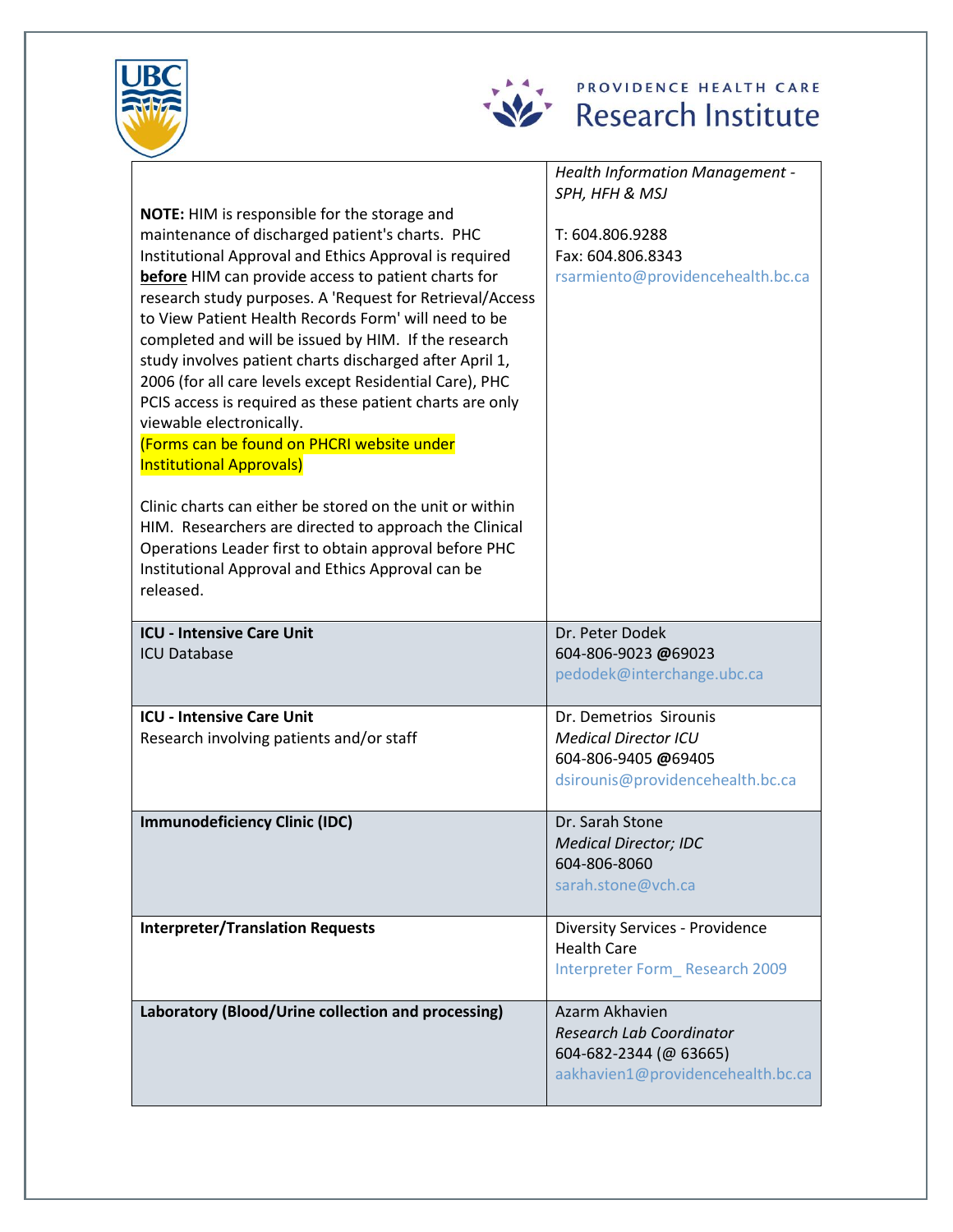



| Laboratory - Anatomical Pathology - Tissue Slides and<br><b>Blocks</b><br><b>Lupus Clinic (Rapid Access Clinic)</b>                                                                                                                                                                                                                             | Ms. Sue Finley<br><b>Technical Leader Anatomical</b><br>Pathology<br>604-806-8254<br>SFinley@providencehealth.bc.ca<br>Dr. Jennifer Reynolds<br>St. Paul's Hospital Division of<br>Rheumatology<br>Lupus Clinic Director |
|-------------------------------------------------------------------------------------------------------------------------------------------------------------------------------------------------------------------------------------------------------------------------------------------------------------------------------------------------|--------------------------------------------------------------------------------------------------------------------------------------------------------------------------------------------------------------------------|
|                                                                                                                                                                                                                                                                                                                                                 | #408-1160 Burrard Street,<br>Vancouver<br>604-646-4637<br>jreynolds@arthritisresearch.ca                                                                                                                                 |
| <b>Medicine Program &amp; Ambulatory</b><br>Medical Inpatient units at St. Paul's Hospital: 7A,B,C,D<br>8A<br>Mount St. Joseph 3rd and 4th Floor<br>Ambulatory Care including;<br>Diabetes, Medical Short Stay, Hemophilia,<br>Hemoglobinopathy Clinics, Home Enteral and<br>Parenteral Therapy, and the Ambulatory Care at<br>Mount St. Joseph | Sandra Barr<br>Director, Medicine Program<br>Providence Health Care<br>SBarr@providencehealth.bc.ca                                                                                                                      |
| <b>Nursing</b>                                                                                                                                                                                                                                                                                                                                  | Candy Garossino<br>Director, Professional Practice &<br><b>Nursing</b><br>604-806-8265<br>cgarossino@providencehealth.bc.ca                                                                                              |
| <b>Occupational Therapy</b>                                                                                                                                                                                                                                                                                                                     | <b>Heather Burrett</b><br>Professional Practice Leader for<br><b>Occupational Therapy</b><br>HBurrett@providencehealth.bc.ca                                                                                             |
| Ophthalmology                                                                                                                                                                                                                                                                                                                                   | Dr. Pierre Faber<br>Head Ophthalmology Providence<br><b>Health Care</b><br>604-806-8169 (@ 68169)<br>PFaber@providencehealth.bc.ca                                                                                       |
| <b>Pacific Lung Centre</b>                                                                                                                                                                                                                                                                                                                      | Lynda Lazosky<br><b>Clinical Research Manager</b><br>604-806-8117 (@ 68117)<br>llazosky@providencehealth.bc.ca                                                                                                           |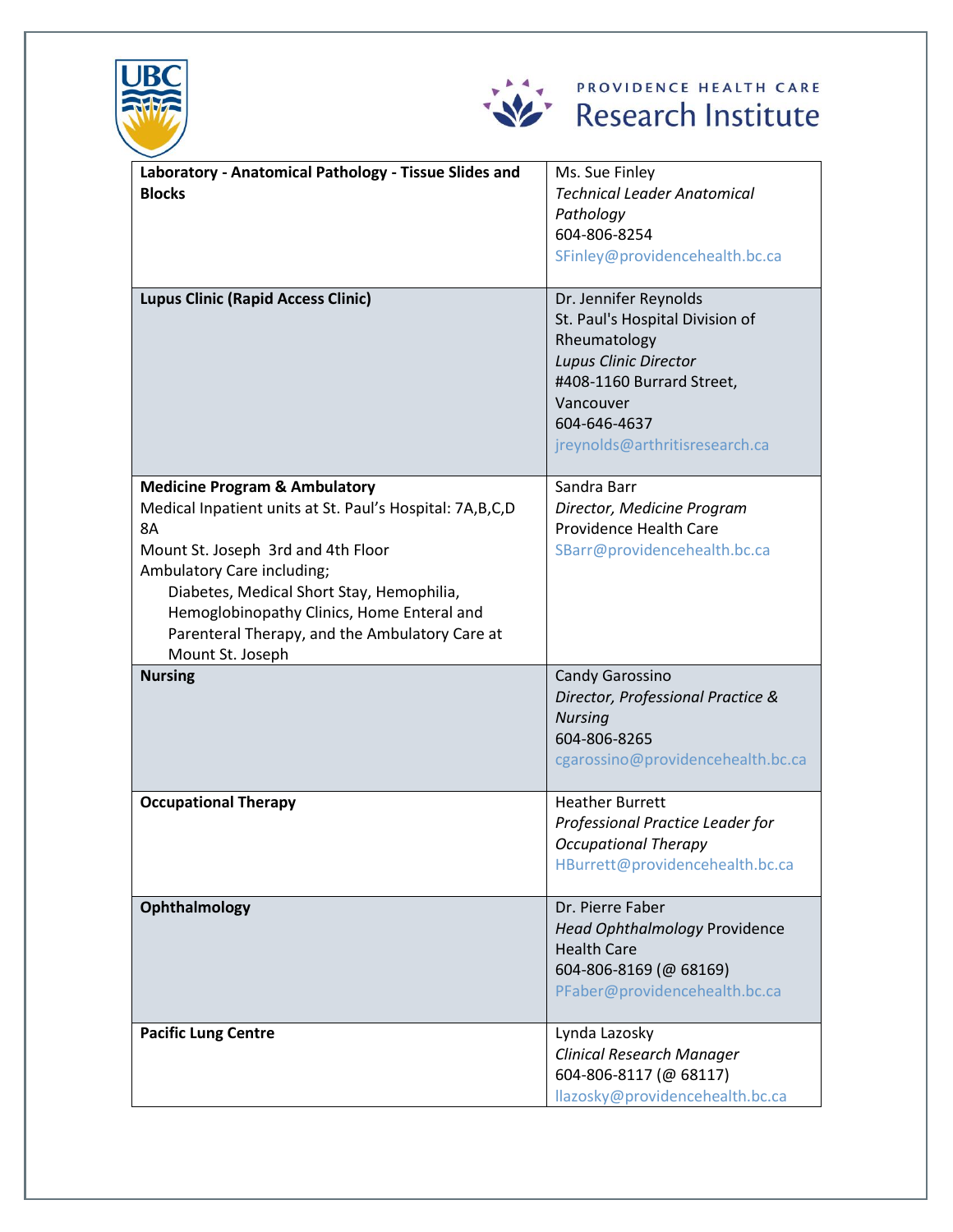



## Research Institute PROVIDENCE HEALTH CARE

| <b>Palliative Care &amp; Geriatric Ambulatory Services</b> | <b>Ella Garland</b>                 |
|------------------------------------------------------------|-------------------------------------|
| <b>Palliative Care Unit SPH</b>                            | <b>Patient Care Manager</b>         |
| St. John Hospice                                           | Palliative Care & Geriatric         |
| Eldercare Ambulatory clinics SPH and MSJ                   | <b>Ambulatory Services</b>          |
| Geriatric Psychiatry Outreach Team                         | 604-682-2344 (@69154)               |
| <b>Geriatric Outreach and Consult Team</b>                 | egarland@providencehealth.bc.ca     |
| Palliative outreach and consult team                       |                                     |
| <b>Pharmacy - Inpatient</b>                                | Mara Pavan                          |
|                                                            | <b>Inpatient Study Pharmacist</b>   |
|                                                            | 604-682-2344 (@ 62159)              |
|                                                            | mpavan@providencehealth.bc.ca       |
|                                                            |                                     |
| <b>Pharmacy - Outpatient</b>                               | <b>Caroline Briggs</b>              |
|                                                            | <b>Outpatient Study Coordinator</b> |
|                                                            | 604-806-9462 (@69462)               |
|                                                            | cbriggs@providencehealth.bc.ca      |
|                                                            |                                     |
| Psychiatry                                                 | <b>Scott Harrison</b>               |
|                                                            | Director of Strategy &              |
|                                                            | Transformation                      |
|                                                            | Urban Health, Aboriginal Health,    |
|                                                            | Mental Health & Substance Use       |
|                                                            | 604-806-8693 (@68693)               |
|                                                            | sharrison@providencehealth.bc.ca    |
|                                                            |                                     |
|                                                            | <b>Blaine Bray</b>                  |
|                                                            | Director or Operations - Urban      |
|                                                            | Health, Mental Health & Substance   |
|                                                            | Use                                 |
|                                                            | 604-806-9848 (@69848)               |
|                                                            | bbray@providencehealth.bc.ca        |
|                                                            |                                     |
| Physiotherapy                                              | Gabriele Yoneda                     |
|                                                            | Professional Practice Leader        |
|                                                            | 604-806-8116                        |
|                                                            | GYoneda@providencehealth.bc.ca      |
|                                                            |                                     |
| Radiology - X-Ray, CT, MRI, Nuclear Medicine and           | <b>Vivian Brooks</b>                |
| <b>Radiology Database</b>                                  | Administrative Assistant Radiology  |
|                                                            | 604-806-8283                        |
|                                                            | vbrooks@providencehealth.bc.ca      |
|                                                            |                                     |
| <b>Renal Program</b>                                       | <b>Warren Hart</b>                  |
|                                                            | Program Director - Renal Program    |
|                                                            | 604-806-8280 (@68280)               |